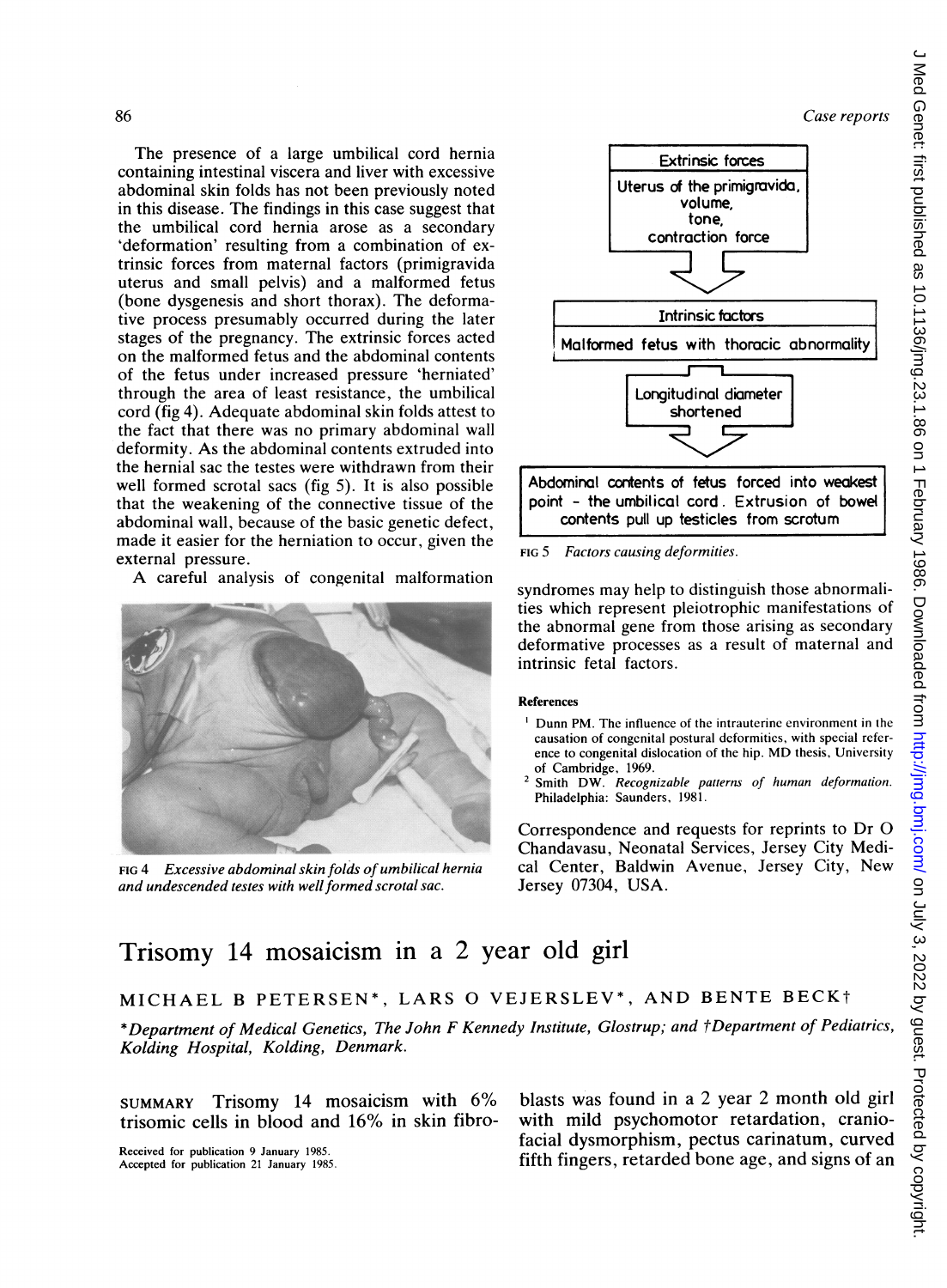ASD. These findings are consistent with the previously reported cases of trisomy 14 mosaicism and support the suggested existence of a distinctive syndrome. Non-disjunction studies showed that the extra chromosome 14 originated from either a second paternal meiotic error or an early mitotic error.

In a cytogenetic study of 1000 spontaneous abortions trisomy 14 was observed in five fetuses (0-5%). No cases of trisomy 14 mosaicism were found.<sup>1</sup>

Among liveborn infants only six cases with trisomy 14 or trisomy 14 mosaicism have been reported. One presumptive non-mosaic case confirmed by autoradiography was reported by Murken et al.<sup>2</sup> The phenotype was similar to five cases of trisomy 14 mosaicism described previously. $3-7$  A distinct syndrome apparently exists for trisomy 14 mosaicism in spite of the proportion of trisomic cells in lymphocytes being low (approximately 10%) in three of the cases. $3<sup>2</sup>$ 

Non-disjunction studies were not performed in any of the previously reported cases. To our knowledge this is the first report of a liveborn infant with trisomy 14 mosaicism, where the origin of the extra chromosome has been investigated.

#### Case report

The patient (fig 1) was a 2 year 2 month old girl who was born two weeks before term to an 18 year old



FIG 1 Proband at 2 years of age.

mother. The pregnancy was uneventful and the delivery uncomplicated. The father was 25 years of age. Both parents and an older sister were normal. The birth weight of the child was 2700 g and the length was 46 cm.

The height remained below <sup>2</sup> SD of the mean of Danish children (age 2 years 2 months, height 76 cm, weight 10-1 kg). Microcephaly was not observed. The following anomalies were noted: high forehead, broad nasal bridge, hypertelorism, slight ptosis on the right side, low set ears, long philtrum, small mouth, microretrognathia, high arched palate, enamel hypoplasia of the front teeth, short neck, pectus carinatum, systolic murmur on auscultation of the heart, fifth fingers slightly curved, and a large clitoris at birth.

 $X$ -ray findings showed retarded bone age, hypoplasia of both middle phalanges of the fifth fingers, and a hypertrophic left ventricle. Echocardiography indicated an ASD. Serum steroid values, urinary amino acids, organic acids, and acid mucopolysaccharides were normal.



FIG 2 Chromosomes 14 from proband, father, and mother. a, b, c, and d are symbols and do not represent specific heteromorphisms.